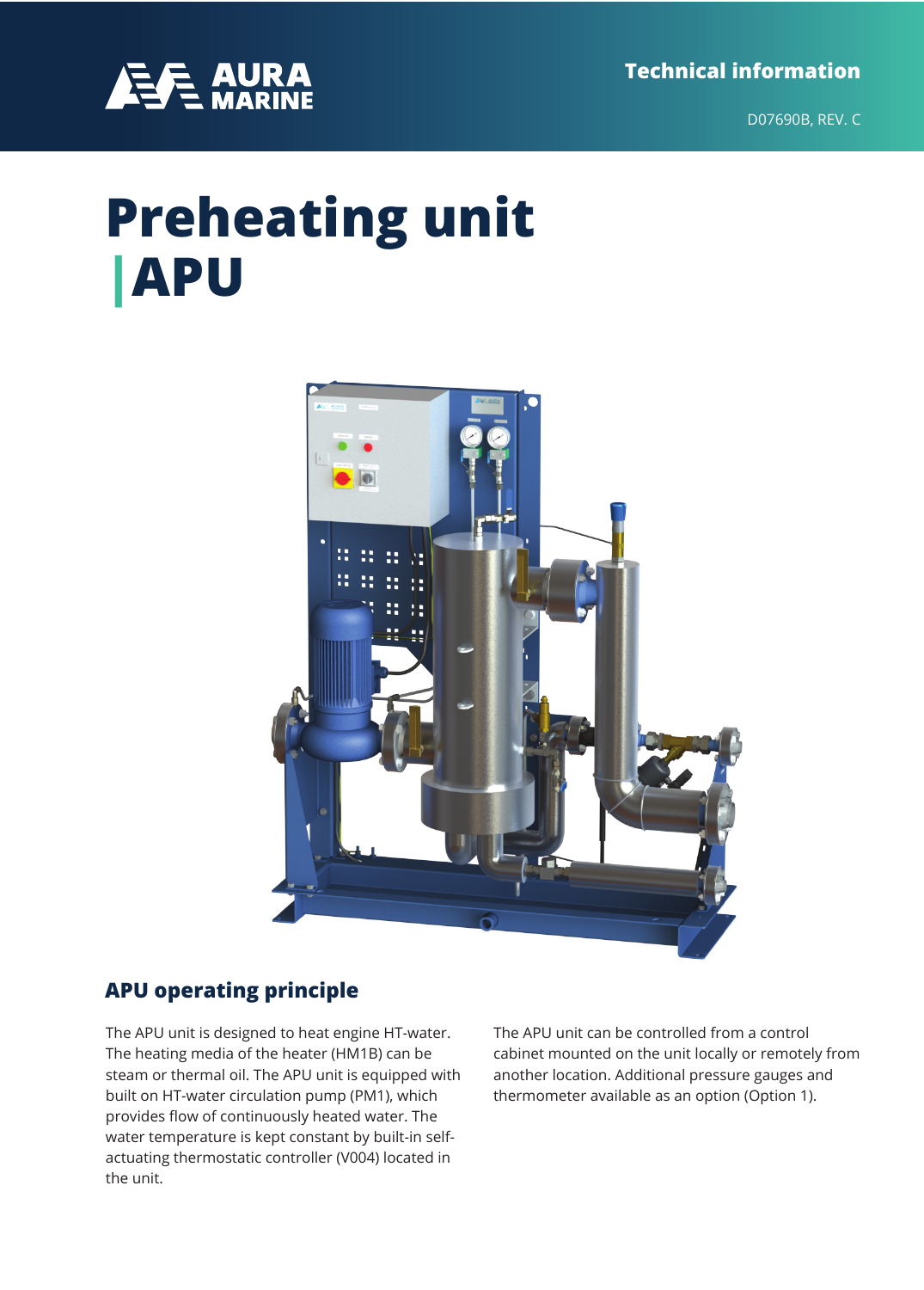## **P&I diagram of the Auramarine Preheating Unit (Steam version)**



### **APU Product range - standard units**

| Order code | <b>Type</b>    | Pump<br>capacity<br>$(m^3/h, @1$<br><b>bar 400V</b><br>50Hz/440V<br>60Hz) | <b>Heating</b><br>power max<br>(kW) | Max. steam<br>consumption<br>/ Thermal oil<br>flow | <b>Heating media</b><br>(S=Steam,<br>T=Thermal oil) |
|------------|----------------|---------------------------------------------------------------------------|-------------------------------------|----------------------------------------------------|-----------------------------------------------------|
| CG200030   | APU-M-12-54-S  | 12                                                                        | 54                                  | $91$ kg/h                                          |                                                     |
| CG200031   | APU-M-29-144-S | 29                                                                        | 114                                 | 254 kg/h                                           |                                                     |
| CG200032   | APU-M-42-252-S | 42                                                                        | 252                                 | 443 kg/h*                                          |                                                     |
| CG200033   | APU-M-12-54-T  | 12                                                                        | 54                                  | 5.5 $m^3/h$                                        |                                                     |
| CG200034   | APU-M-29-144-T | 29                                                                        | 144                                 | $15.1 \text{ m}^3/h$                               |                                                     |
| CG200035   | APU-M-42-252-T | 42                                                                        | 252                                 | $23.8 \text{ m}^3/h$                               |                                                     |

#### **Technical data**

| Water outlet temperature               | 80°C (operating temperature set point)               |  |  |  |
|----------------------------------------|------------------------------------------------------|--|--|--|
| <b>Heating media</b>                   | Steam (S) / Thermal oil (T)                          |  |  |  |
| Input voltage and frequency            | 400 V 50 Hz, 440 V 60 Hz, 690 V 50/60 Hz             |  |  |  |
| <b>Control voltage</b>                 | 230 VAC, internally transformed                      |  |  |  |
| Design pressure max                    | 10 bar (water, steam and thermal oil side)           |  |  |  |
| Design temperature max.                | 105°C (water), 180°C (steam) and 200°C (thermal oil) |  |  |  |
| <b>Pressure head</b>                   | $0.8 - 1.0$ bar                                      |  |  |  |
| Required compressed air pressure       | $4-8$ bar                                            |  |  |  |
| Heat transfer capacity max.            | 54 / 144 / 252 kW                                    |  |  |  |
| Pump capacity (1 bar, 400V 50 Hz, max) | 12/29/42 m <sup>3/</sup> h                           |  |  |  |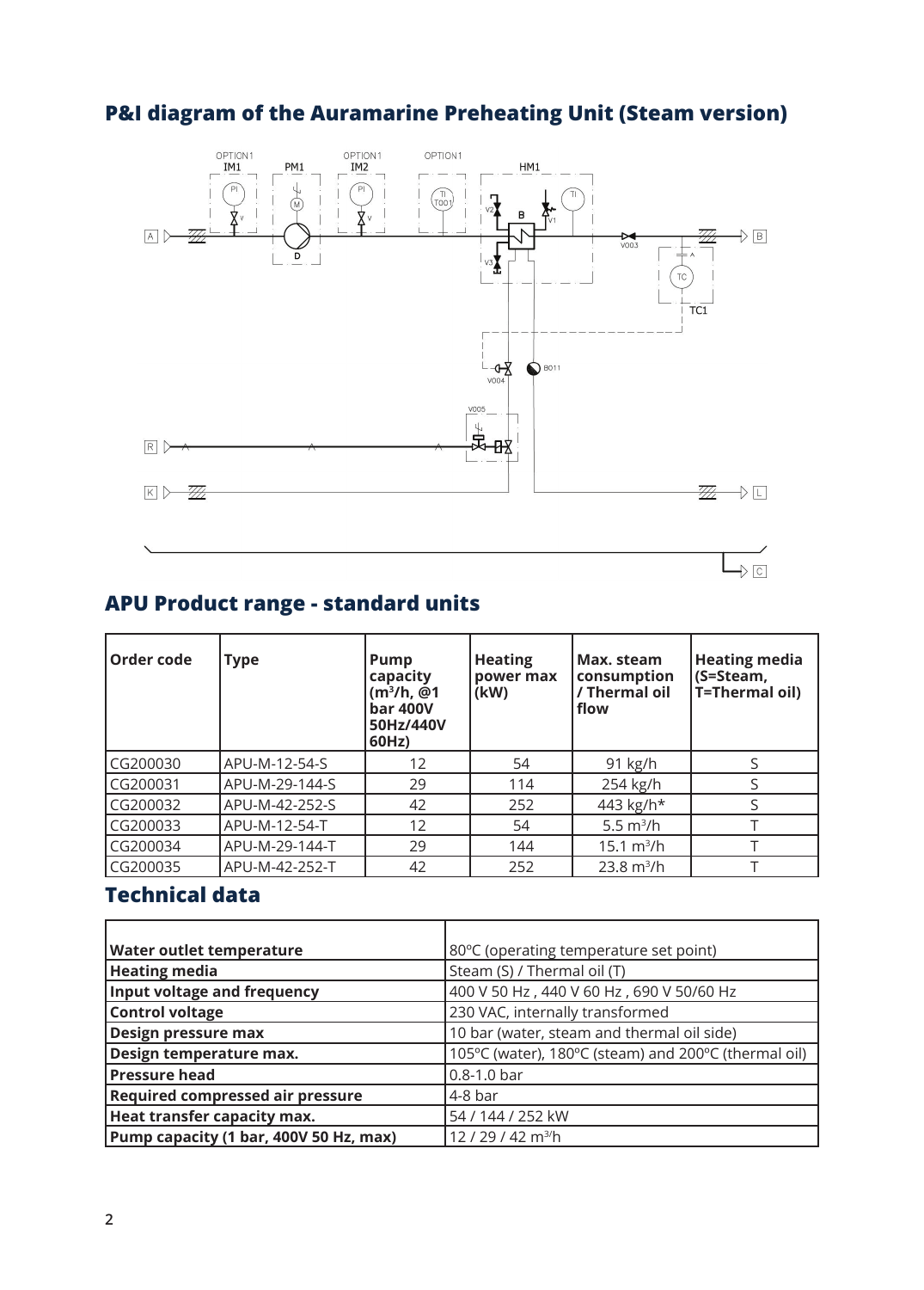## **Main components**

| <b>Position</b>                | <b>Denomination</b>                                                                                                                       |  |  |  |  |
|--------------------------------|-------------------------------------------------------------------------------------------------------------------------------------------|--|--|--|--|
| PM <sub>1</sub>                | HT-Water preheating pump, for circulating HT-water via preheater at a lower engine load or<br>when the engine is in stand-by mode.        |  |  |  |  |
| HM1B                           | HT-water heater, heating media is steam / thermal oil                                                                                     |  |  |  |  |
| HM <sub>1</sub> V <sub>1</sub> | Safety valve, for heater protection                                                                                                       |  |  |  |  |
| <b>HM1V2</b>                   | Vent valve, ball valve                                                                                                                    |  |  |  |  |
| HM1V3                          | Drain valve, ball valve                                                                                                                   |  |  |  |  |
| HM1TI                          | Thermometer, liquid pillar type, scale in °C                                                                                              |  |  |  |  |
| B011                           | <b>Steam trap</b> (only for steam versions)                                                                                               |  |  |  |  |
| V003                           | Non-return valve                                                                                                                          |  |  |  |  |
| V004                           | Temperature control valve: Self actuating thermostatic control valve, setting range :+40-105°C,<br>set point +80°C                        |  |  |  |  |
| V005                           | Steam/Thermal oil shut off valve: Valve with electro pneumatic actuator. For closing the<br>steam/thermal oil inlet when pump is stopped. |  |  |  |  |
| <b>Option 1</b>                |                                                                                                                                           |  |  |  |  |
| IM1PI, IM2PI                   | Pressure gauge- Ø 63 mm, glycerine filled, scale MPa+kPa/bar/psi                                                                          |  |  |  |  |
| IM1V, IM2V                     | Hand valve                                                                                                                                |  |  |  |  |
| T001                           | Thermometer, liquid pillar type, scale in °C                                                                                              |  |  |  |  |

## **Control panel materials, miscellaneous**

|                           | Main switch for supply voltage<br>$\bullet$                                            |
|---------------------------|----------------------------------------------------------------------------------------|
|                           | HT-Water pump starter<br>$\bullet$                                                     |
|                           | On/Off/Remote switch for the pump<br>$\bullet$                                         |
| <b>Control panel</b>      | Control of steam/thermal oil shut off valve; valve closes when pump is<br>$\bullet$    |
|                           | stopped meanwhile the pump stops with short (adjustable) delay                         |
|                           | Remote control possibility of the pump and shut off valve<br>$\bullet$                 |
|                           | Cable glands for in/out cabling are included<br>$\bullet$                              |
|                           |                                                                                        |
| <b>Frame</b>              | Bolted sheet metal construction<br>$\bullet$                                           |
|                           | 1" threaded female connection at frame for draining of leakages<br>$\bullet$           |
|                           |                                                                                        |
| <b>Painting system</b>    | ISO 12944-5; 2007 A2.06 EP120/2-FeSa2½ (frame and pipes)<br>$\bullet$                  |
|                           |                                                                                        |
|                           | Seamless carbon steel P235GH, EN10217 or equal<br>$\bullet$                            |
| <b>Pipes</b>              | Welding according to ISO 5817 C                                                        |
|                           | Thermal oil/steam pipes and heater insulated with mineral wool<br>$\bullet$            |
|                           |                                                                                        |
| <b>Connecting flanges</b> | DIN2633 (HT-water inlet) and EN 1092-1 PN16/40, counter flanges, gaskets,<br>$\bullet$ |
|                           | bolts and nuts included                                                                |
| <b>Valves</b>             | Globe and ball valves, nominal pressure class min. 16 bar<br>$\bullet$                 |
| <b>Name plates</b>        | English, stainless steel, on piping and components<br>$\bullet$                        |